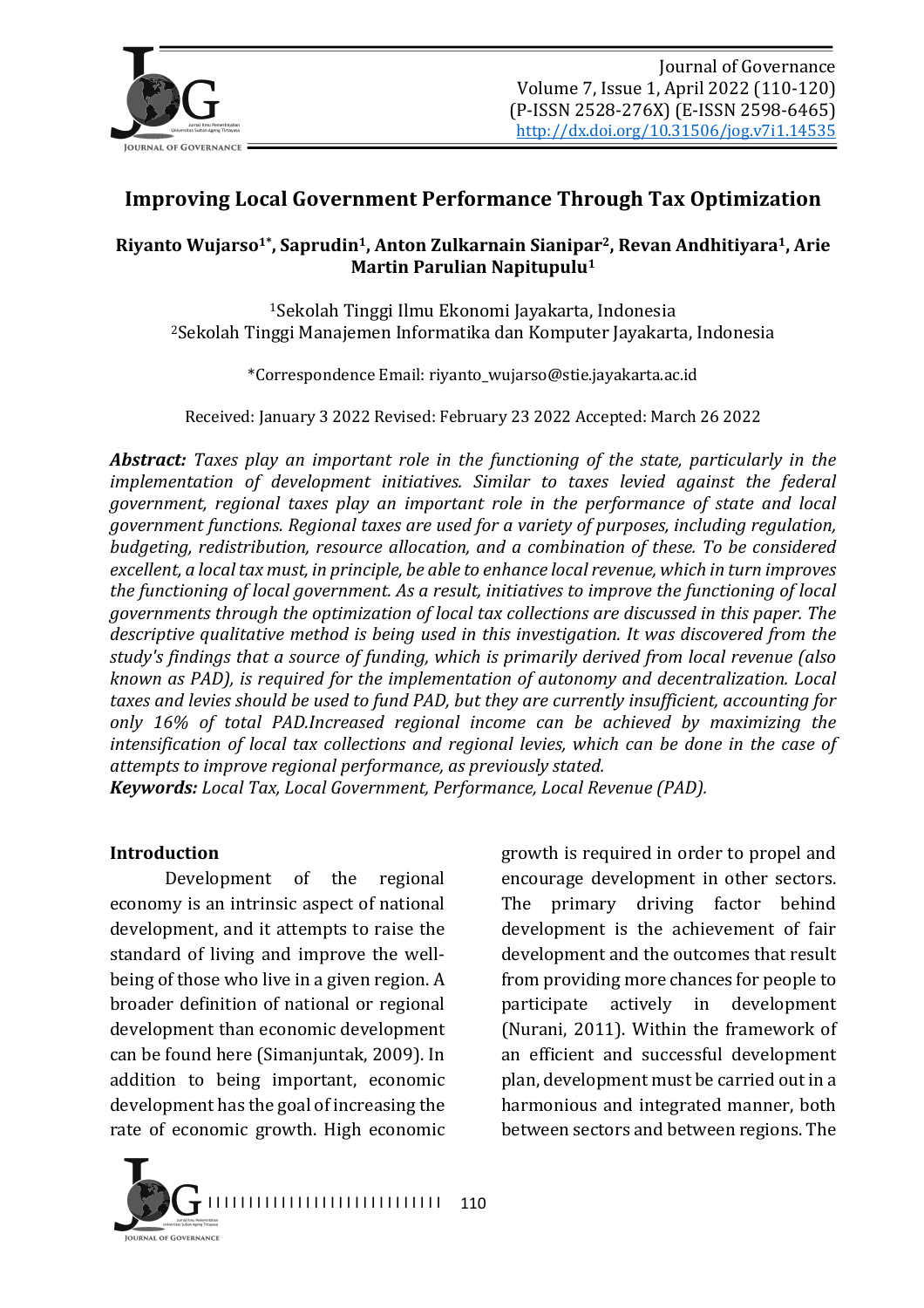goal is to achieve regional independence and equitable progress (Rochdianingrum & Setyabudi, 2019).

The achievement of regional autonomy through the devolution of broad, authentic, and accountable authority to the regions is a key goal. Apart from that, the implementation of regional autonomy is carried out in accordance with democratic values such as participation of the local community, equity, and justice, as well as with a consideration of regional potential and variety (Ristanti & Handoyo, 2017). One of the goals of delegating greater authority to regions in the management of their households is to bring government services closer to the community, make it easier to monitor and control the use of funds derived from the Regional Budget and Revenue and Expenditure (APBD), and, in addition, to foster competition. Healthy inter-regional relations and the creation of new ideas (Namlis, 2018).

Increasing Regional Original Income (PAD), which indicates regional independence in managing their finances, is a primary goal of the government's implementation of regional autonomy, which is now underway (Fretes, 2017). The Law Number 33 of 2004 defines local revenue as revenue originating from the regions themselves, and it categorizes these sources as follows:  $(1)$  regional tax revenues, (2) regional levies, (3) regionally owned companies, and regional wealth management results-separately classified, (4) other legitimate local revenue. The regional original income (PAD) is a significant contributor to the region's overall income. Its contribution is expected to serve as the foundation for

local governments' development finance efforts. The greater the financial capacity of a region, the greater the number of development initiatives that can be undertaken to have an impact on the speed with which the level of community welfare can be achieved (Prawoto, 2006).

Efforts to investigate financial sources emanating from local revenue (PAD) are time-consuming due to the fact that they must be updated to reflect  $changes$  in the district/city region (Hertanto & Sriyana, 2011). Because of the dynamics in the socio-economic environment, the requirements of laws and regulations, and the extraordinary demands of the local community regarding the improvement of the government's performance, the aforementioned state of the art stimulates an increase in PAD. Under this type of state of the art, the most important question to be explored in relation to raising PAD is how to develop study documents that may serve as a helpful guide and reference for various methodical processes to get optimal PAD results (Udjianto, 2003).

Clearly, the significant increase in Regional Original Revenue (PAD) was accompanied by an increase in regional tax revenues, which was followed by an increase in regional levies and other legitimate PAD, all of which made a reasonably significant contribution to the increase in regional original revenue. Another legal source of PAD includes interest on money deposited in the regional treasury, the value of the rupiah exchange rate, the sale of regional assets, and commissions/deductions from procurement, all of which increase from year to year as the region's economy

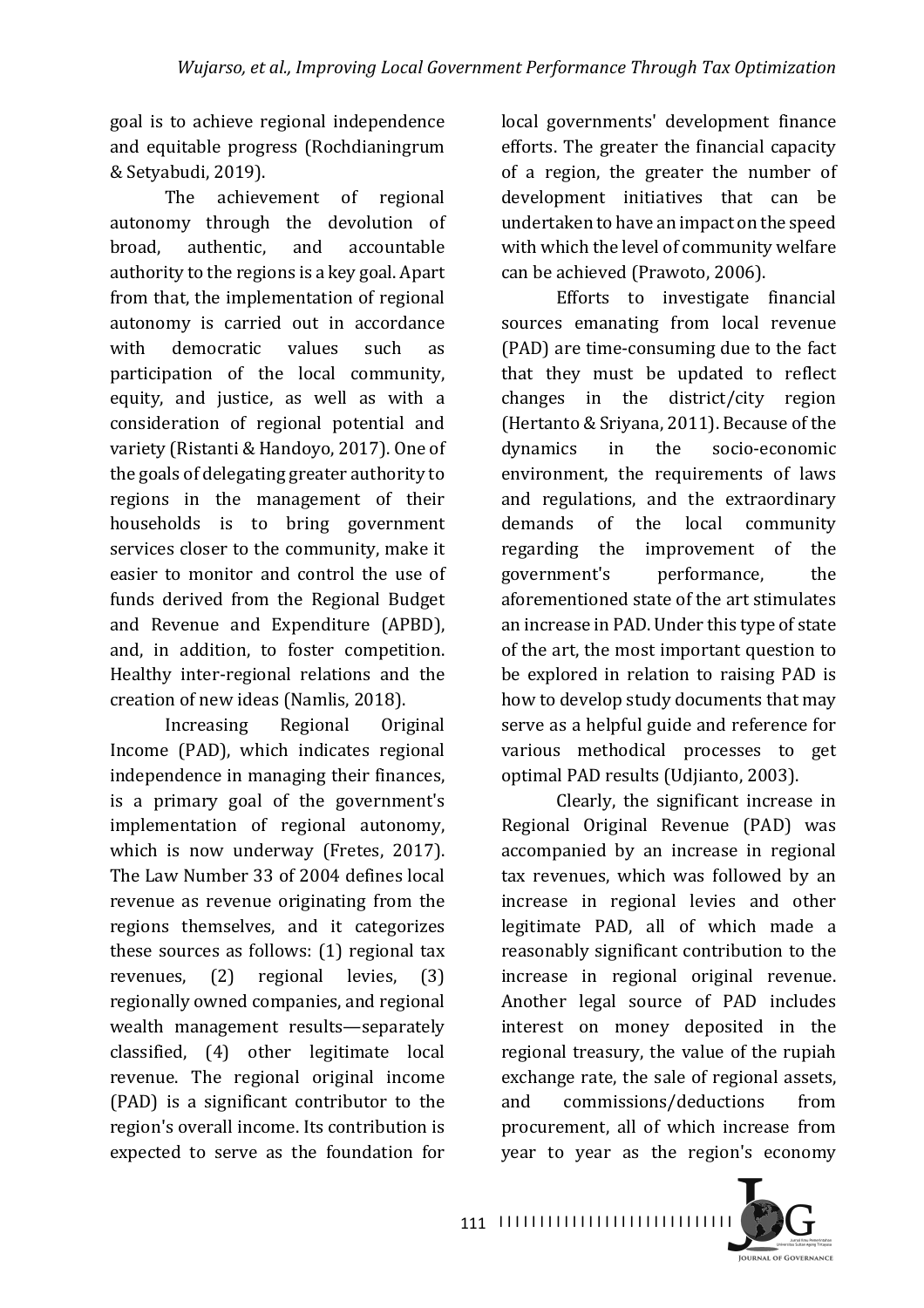grows. Next, regionally owned companies and regional wealth management are isolated from the rest of the results (Nurhayati, 2008).

Regional taxes aid in the implementation of state/government functions, which serve a similar purpose to central taxes in the regulatory, revenue (budgetary), redistribution (redistributive), and resource allocation functions, among others (Aji, 2010).In general, the regional tax's function is more focused on the allocation of resources in the context of providing services to the community, while the regulatory function is more concerned with maintaining control over the process. Thus, the regional tax function can be separated into two major functions, namely the budgetary and regulatory functions, which are described below (Widyaningsih, 2018).

The contribution of local taxes to local revenue is a modest component of overall local revenue generation. According to the most recent available data, municipal taxes have contributed 16% of total local revenue over the last five years.As a result, it is vital to investigate the possibility of local taxes to generate more money for the local government. Hotels, restaurants, and entertainment taxes, as well as advertising taxes, public street lighting taxes, nonmetal and rock mineral taxes, parking taxes, underground water taxes, and land rights acquisition fees, are examples of regional taxes that can be converted into sources of regional original income (Ering et al., 2016).

Nurhayati's research (2015) describes how improving the management of regional taxes and regional retributions



according to their potential will provide additional Regional Original Income. Still, on the contrary, if the potential is not known, it will cause losses because it is not utilized optimally. Furthermore, Mulyanto (2002) defines the dimensions of prospective regional taxes and regional levies by referring to the degree of trend analysis based on the various types of regional taxes and regional levies that apply in each region of the Subosuko Wonosraten area. Todaro (1995) establishes that a country's tax revenue is affected by its per capita income. Elasticity analysis can be used to determine the degree to which regional taxes and levies are sensitive to changes in per capita income. Furthermore, it argues that a country's tax potential is contingent upon five factors: 1. The per capita income level; 2. The degree to which income is distributed evenly; 3. An economy's industrial structure, or the major form of economic activity. 4. The social, political, and institutional frameworks, as well as the diverse groups of people who comprise them, 5. Administration capacity, honesty, and integrity of government personnel in charge of taxation.

A further study by Asteria (2015) explores how taxes, levies, and balancing funds affect the Riau Islands Provincial government's financial performance, concluding that these three variables have a substantial impact on the Riau Islands Provincial government's financial performance. At least in the short term, municipal taxes and levies have little effect on financial performance in the same way that balanced funds have a big impact.

The authors' motivation to investigate Improving Local Government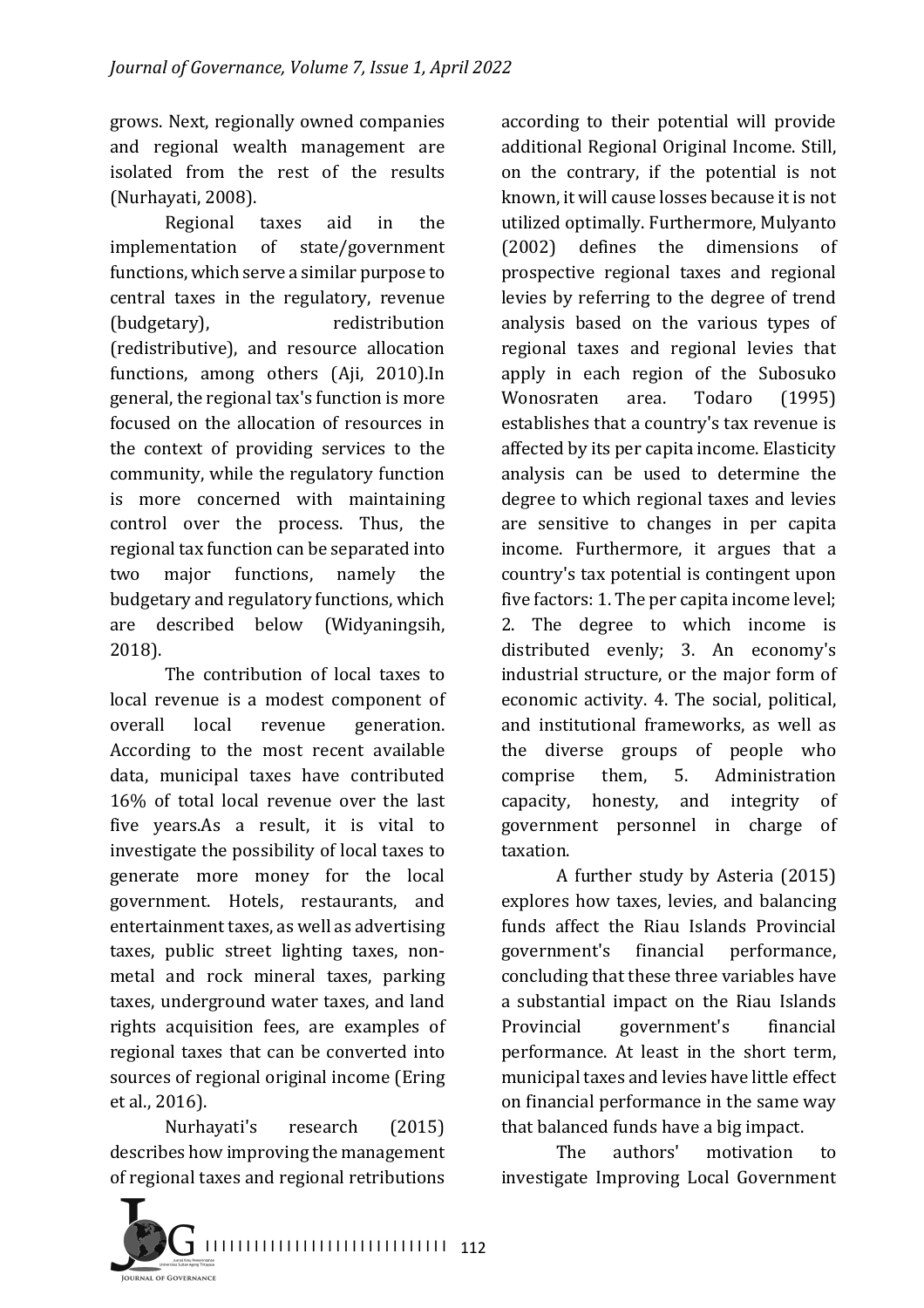Performance Through Tax Optimization stems from the information provided in the preceding paragraphs, as well as the findings of various earlier studies. The purpose of this study was to examine the efforts of local governments to enhance performance through maximizing local tax revenues. Local taxes, regional levies, and balancing funds are likely to play a growing role in the financial performance of local governments as a result of this research, which will serve as a source of information for the public. It is intended that scholars would use it as a point of reference to expand their understanding of municipal taxes.

### **Method**

The type of research that the author uses is descriptive qualitative research, namely research that seeks to describe and systematically describe the facts and problems encountered in the field (Moloeng, 2014). This method is based on the idea that the problem that becomes the field of research is the problem of the role of local taxes in improving regional financial performance. Therefore, the research must be carried out holistically to complete the study. Qualitative research methods are intended for research that observes cases. Through the variables found by researchers, it is possible to draw conclusions from the object under study (Somantri, 2005).

According to Miles, Huberman, and Saldana (2014), the data analysis techniques used in the study are: 1) Data reduction. The data collected by the authors in the field is organized in tables and classified according to predetermined categories.Presentation of data (data display), After data reduction is carried out, the data obtained is in categorized tables. The authors analyze and interpret what the authors have obtained from the tables that have been created. 3) Conclude/verify: conclusions are new discoveries that have never been made before.

## **Result And Discussion Taxes as Local Revenue (PAD)**

Economic development in an area is one of the government's targets. The central and local governments can carry out economic development. The need for economic development at the regional level aims to increase community economic growth and, in addition, to increase Regional Original Income (PAD) (Mahi, 2005).

Every local government needs a PAD, through which the Regional Revenue and Expenditure Budget (APBD) can be carried out with development that aims to improve the welfare of the community. Therefore, the central and local governments' efforts are needed to increase regional budgets. One of the potential sources of regional income is local taxes. As a tax, the collection of local taxes must be based on the legal institution that underlies the collection of taxes. Regional Tax Regulations are continuously adapted to the dynamics of society (Novalita, 2007).

When taxes are levied, they are used to pay for public services that aren't directly paid for, such as infrastructure, education, and health care. Nevertheless, its implementation can be coerced if necessary. To put it another way, according to Rochmat Soemitro (1990),

**IQUENAL OF GOVERNANCE**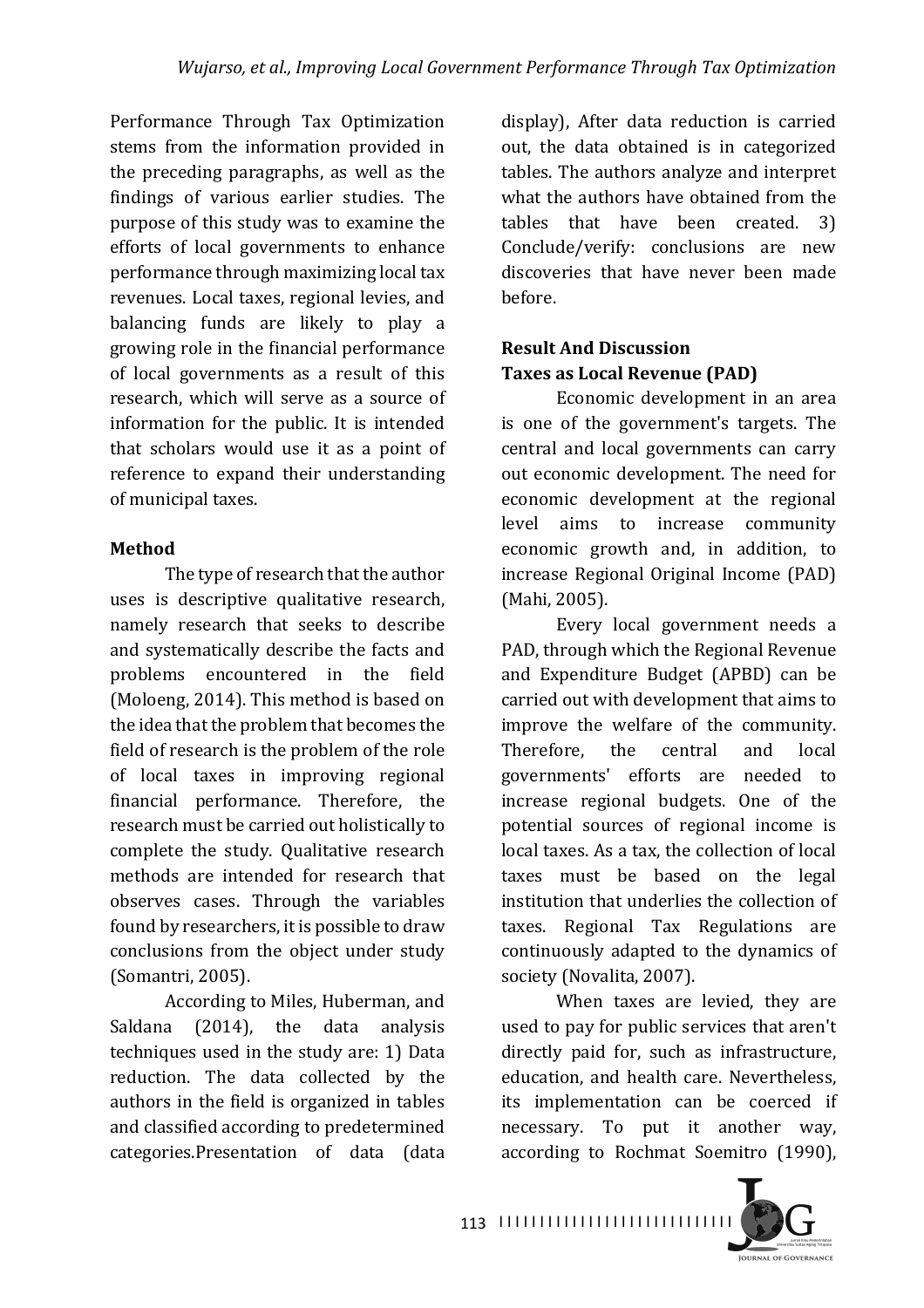taxes are the people's payments to the state treasury based on the law (which can be enforced) without reciprocal services, which can be proven and utilized to pay for public expenditures directly. If taxes are defined by R. Santoso Brotodihardjo  $(2013)$  as a person's payments to the state treasury based on the law (which can be enforced) and not obtaining reciprocal services (contra-achievements) that can be demonstrated directly and used to cover general expenses, then this is correct. According to the definitions given above, tax is a transfer of wealth from the people to the state treasuries in order to cover the costs of everyday activities. Public savings, which are the principal source of funding for public investment, are utilized to offset the surplus.

Taxes can be seen in a variety of ways. To put it simply, taxes are money that the government uses to improve the lives of its citizens. Taxes are also a major contributor to the economy of the people. Taxes are a subject of state finances from a legal standpoint; hence, the government must have regulations to regulate state finances. From a financial point of view, taxes are considered an essential part of state revenues. From a sociological point of view, taxes are seen from the community's point of view, namely, those concerning the effect or impact on society of what costs and results can be conveyed to the community itself (Suyanto  $&$ Pratama, 2018).

To overcome the lack of funds, several regions have issued various Regional Regulations (Perda) as the basis for imposing levies in the form of taxes and levies to increase PAD. The ability of regions to implement autonomy is determined by various variables, namely



the main variables consisting of financial, organizational, and community capabilities, supporting variables consisting of geographical and sociocultural factors, and unique variables consisting of political and legal aspects (Adi, 2006). PAD is defined as income that shows the ability of a region to collect sources of funds to finance routine expenses. As a result, PAD can be defined as an ordinary income generated by the regional government's efforts to maximize the potential of regional financial resources in order to support the financing of government and regional development initiatives (Saraswati, 2019).

It can be seen that the types of regional financial instruments that generate regional income include regional taxes and regional levies. In terms of nature, regional taxes and levies are included in conventional regional financial resources. Local taxes are conventional financial instruments that are often used in many countries. Tax revenues are used to finance urban infrastructure and services that benefit the general public, also known as "public goods." Regional Tax Revenue is used to finance one of the three expenses below. To finance the total investment (pay as you go); b. to finance debt payments (pay as you go); and  $c$ . to set aside funds for future investment (Khatimah, 2017).

According to the law, the types of regional taxes are set at five, namely, Motor Vehicle Taxes, Surface Water Taxes, and Cigarette Taxes. However, the provincial area may not collect one or several types of taxes that have been determined if the tax potential in the area is deemed inadequate. Especially for regions that are at the provincial level but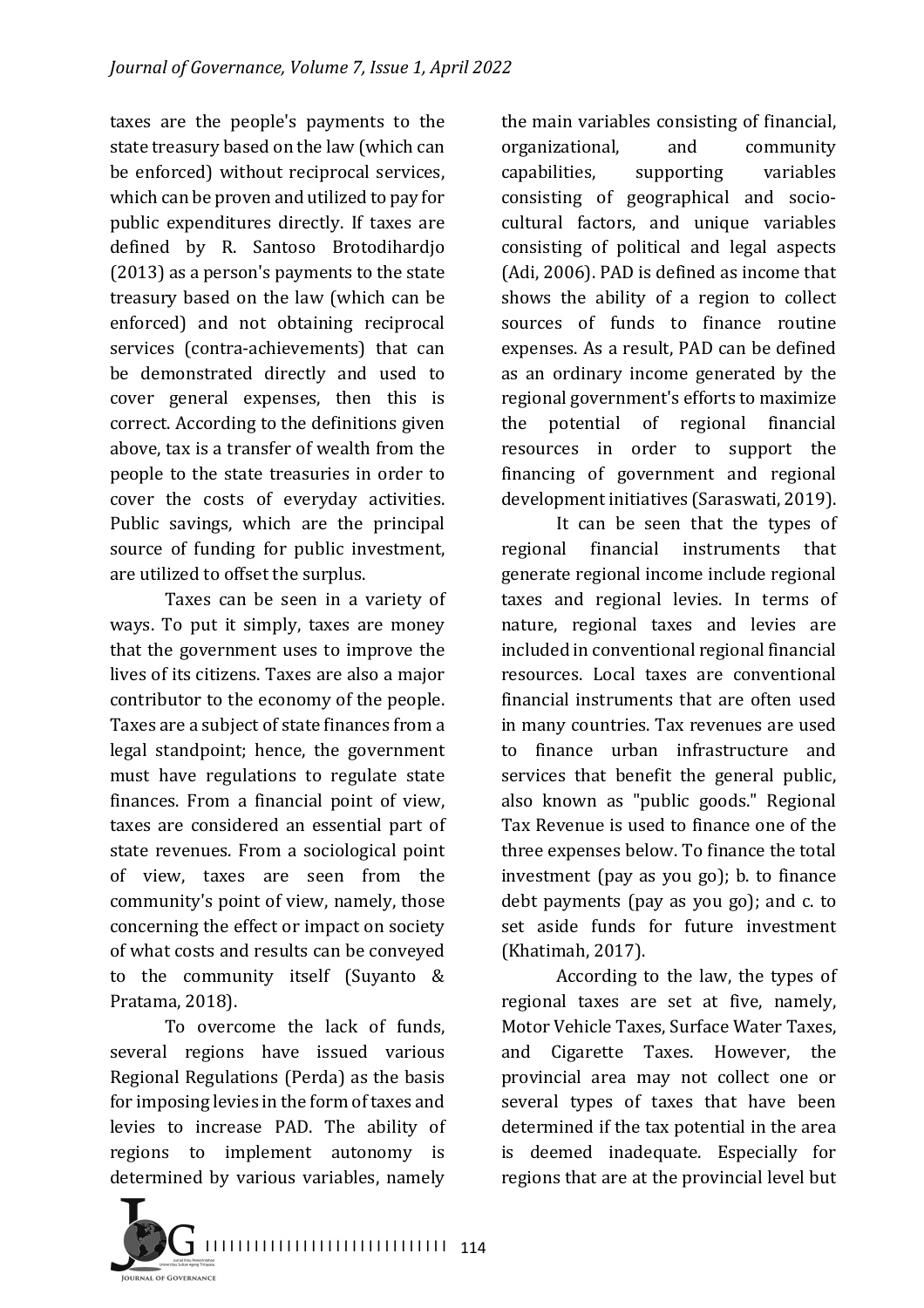are not divided into regency or city areas, such as the Special Capital City Region of Jakarta, the types of taxes that can be collected are a combination of taxes for provincial areas and taxes for regency or city areas. While the types of Regency/City taxes are set at as many as 11 (eleven) types of taxes, namely Hotel Tax, Restaurant Tax, Entertainment Tax, Advertising Tax, Street Lighting Tax, Non-Metal and Rock Mineral Tax, Parking Tax, Groundwater Tax, Nest Tax Swallows, Rural and Urban Land and Building Taxes, and Land and Building Rights Acquisition Fees. However, the Regency or City area may not collect one or several types of taxes that have been determined if the tax potential in the Regency or City area is deemed inadequate.

## **Optimization of Tax Collections to Increase Regional Finances as an Effort to Improve Regional Government Performance.**

The ability of an autonomous territory to raise its own money is the most important indicator of its ability to govern itself. These autonomous areas must be able to explore their financial resources and manage and utilise them to finance the administration of their regional governments. In order to ensure that PAD, particularly local taxes and levies, remains the state government's major revenue source, it must be kept as independent from central assistance as possible. This is a precondition for the state government system as a whole (Sumarmi, 2010).

In order to boost regional financial capability, it is vital to maximize PAD sources. As a result, the subject and object of income must be bolstered and expanded. In the short term, the most practical action is to increase the value of existing assets or sources of regional revenue, particularly through the use of information technology. It will be possible to boost PAD's output without having to introduce additional sources or objects of regional income that would necessitate extensive research and time-consuming procedures (Horota et al., 2017).

Because the current tax collection system is less than ideal, it is important to create an integrated information technology support system in order to increase tax collection. The customary collection techniques and procedures reflect this issue, and many of these systems are still partially operational. This means that the information communicated is likely to be incoherent, with many copies of the data and outdated information. It's difficult to collect taxes due to a lack of information on taxpayers and their contributions, as well as a lack of tax invoices and ideal tax compliance targets.

In the short term, the easiest and fastest way to boost regional income in the short term is to calculate potential and then compile an information database about that potential. Increased productivity in regional revenues can be achieved by enhancing the efficacy and efficiency of regional income sources and objects, rather than by expanding the sources or objects of net income, which would require extensive research, a lengthy procedure, and a lot of time. It is possible to estimate the amount of revenue generated by constructing a database of variables that represent each

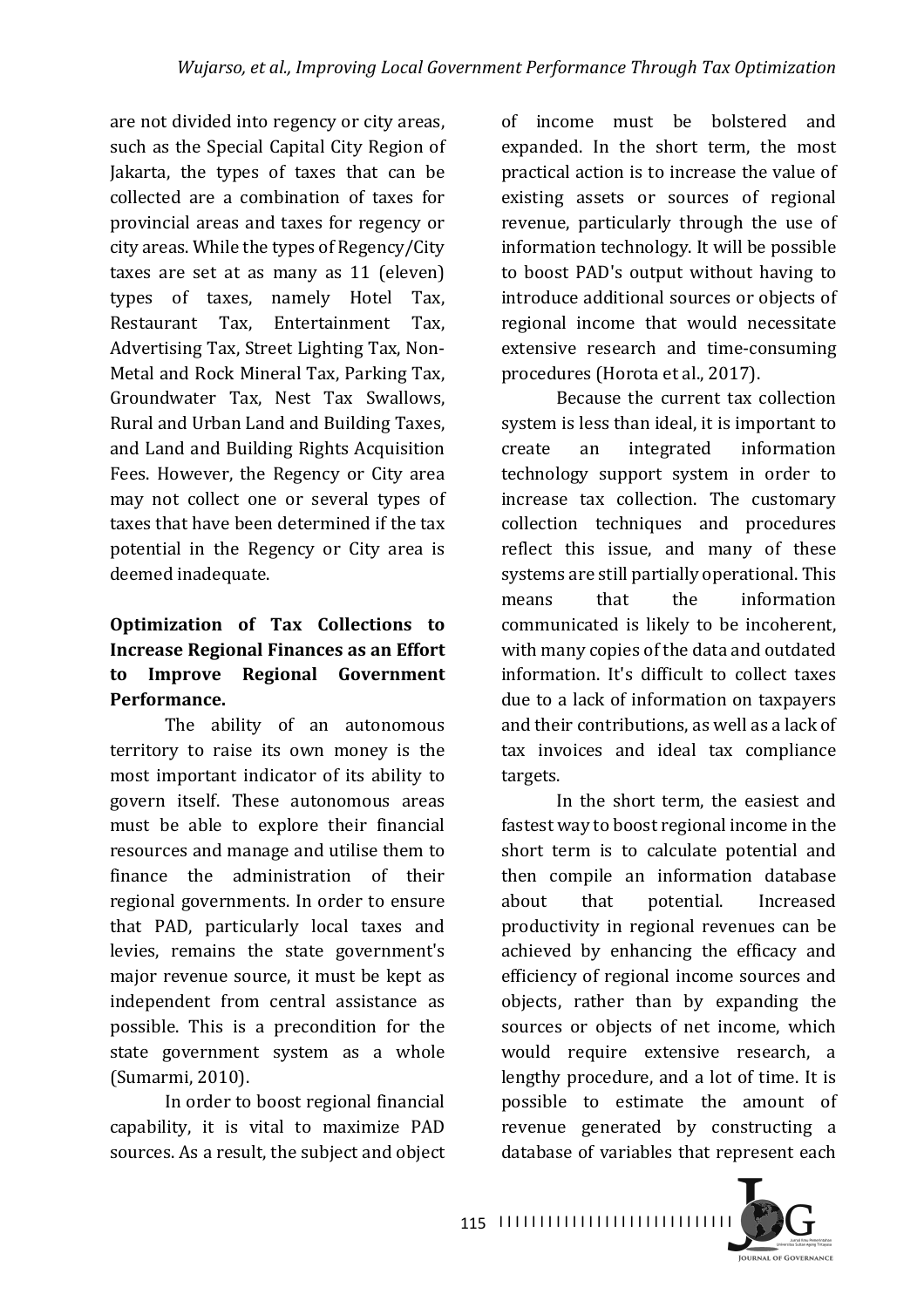revenue category. The term "possible conditions for a particular sort of revenue" (taxes, levies, and other receipts) (Lutfi, 2006).

Only in the medium term can initiatives to raise regional revenues establish the groundwork for "proper" regional revenues and represent the tasks of local governments. The public's trust in the government and the DPRD will be eroded as a result of an increase in regional income that is not well-targeted and correct (only short-term and to the advantage of select groups). As a result, the DPRD will be able to maximize the growth in regional revenues if the potential (potential database preparation) of each type of regional revenue is correctly determined and systems and procedures for the collection of regional revenue are applied in accordance with the situation and conditions of the local community.

When it comes to increasing regional income, there are a number of methods the Regional Government can use to do so, including optimizing the intensity of collection of regional taxes and regional levies, among others:

Increasing the source of income New and potential taxpayers, as well as the number of taxpayers, have been identified as potential sources of revenue for the regions, as have object databases, assessments, and projections of revenue capacity for each type of levy.

• Increasing the efficiency of the collection process. Efforts have been made to bolster the collection process, including expediting the development of regional regulations, modifying tariffs, most notably retribution rates, and expanding human resources.

• Strengthen monitoring This can be accomplished, among other things, by conducting spontaneous and periodic inspections, streamlining the supervisory process, imposing punishments on tax arrears and tax authorities, and increasing tax payments and services supplied by regions.

• Efficiencies in administration and cost savings in collection. The regions' actions include streamlining tax administration procedures and increasing the efficiency of each sort of collection.

By improving planning, you can increase revenue capacity. This can be accomplished by enhancing coordination with regionally relevant agencies.

Furthermore, tax extensification can also be carried out through government policies to provide further taxation authority to regions in the future. For this reason, it is necessary to change the Indonesian tax system itself through a direct distribution system or several tax bases of the central government that are more appropriately collected by the regions.

An idea has developed among international experts, academics, and practitioners in fiscal decentralization to add taxing power to local governments. This can be seen from the description of the consolidated revenues of the APBD and  $APBN$  (Regency/City Budget + Province + Domestic Revenue in the APBN). The portion of PAD is only  $5.30\%$ of the total consolidated revenues; on the other hand, expenditures that are the responsibility of the regions are around 30 percent of consolidated expenditures. The illustration of the portion of PAD to total consolidated revenues, which is only

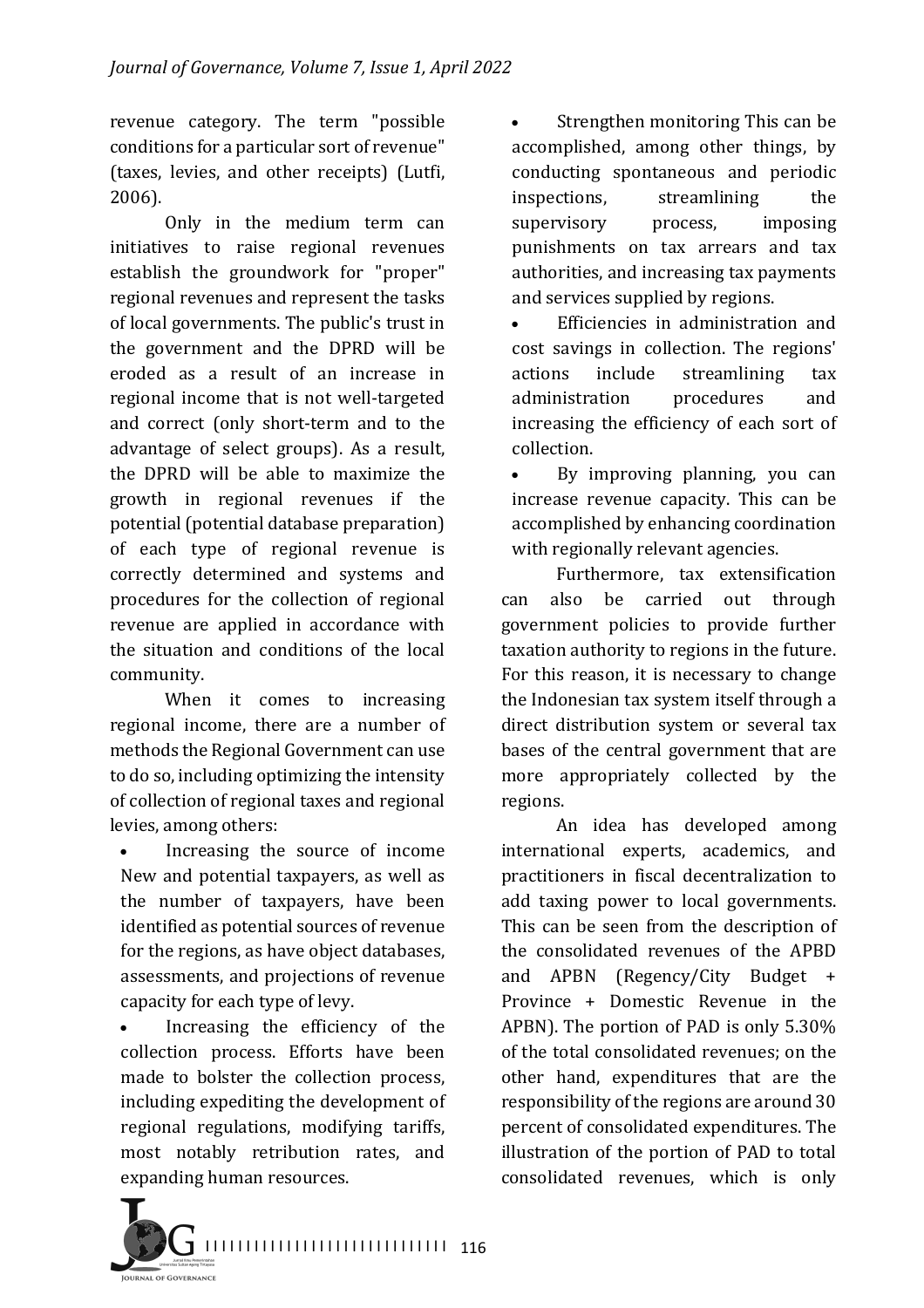5.30%, shows how centralized the revenue side is between the regencies/cities and provinces on the one hand, and domestic revenue in the state budget on the other. For the same comparison, developing countries, transition countries, and OECD countries averaged 9.27%, 16.59%, and 19.13%, respectively. This situation does not support accountability from regional budgets, where regions can ideally cover the limited transfer of funds from the center to finance regional needs by adjusting the tax base or regional tax rates.

For this reason, it is necessary to look for efforts to increase regional taxing power, among others, through the complete transfer of some central taxes to regions (meaning that the regions fully determine the tax base, tariffs, and collection administration), the transfer of part of non-tax state revenue (PNBP) to regions, and other policies. Regencies/Cities need to be given additional income by giving full authority to collect taxes up to a certain amount. PBB and BPHTB can be converted into regional taxes. Regency/City Governments are given the authority to determine the tax base and tariffs up to a specific limit for the two types of taxes. For the time being, the Central Government will still carry out the administration. Income Tax (PPh) Article 21 and Article 25/Article 29 Individuals which are now distributed to the Regions can be transferred in the form of Open or piggyback, in which the Regions should be given the authority to impose open up to a specific limit under the full authority of the Regency/City Government. This policy is also expected to eliminate regional efforts to explore PAD sources that have a

distorting impact on the economy (Sidik, 2002).

On the other hand, in terms of the authority that is the responsibility of the Regions, Indonesia is classified as a country that implements decentralization with a "big-bang" process. This can be seen from the shift in the regions' expenditure assignment in the 1990s by 16.59% from the Total Consolidated Expenditure  $(APBD+APBN)$ , increasing to 27.78% in 2021.

### **Conclusion**

Regional autonomy can be implemented effectively if suitable funding sources are available. Regional economic potential is critical in enhancing regional financial capacity for household management. However, regional autonomy within the framework of the Unitary State of the Republic of Indonesia is not only measured in terms of the amount of PAD achieved, but also in terms of the extent to which taxes can be used to regulate the community's economy in order for it to grow, thereby improving the region's welfare. Regional taxes, which comprise a portion of regional revenue, should be the region's principal source of revenue. Regional dependence on the central government is decreasing, which is expected to make the region independent financially. Considering the current unfavorable social, economic, and political conditions, it is suggested that the procurement of new taxes needs to be considered carefully so as not to cause turmoil in the community, which in turn will distort the area's economic activities. In considering the creation of a type of tax, in addition to considering generally

**IQUENAL OF GOVERNANCE**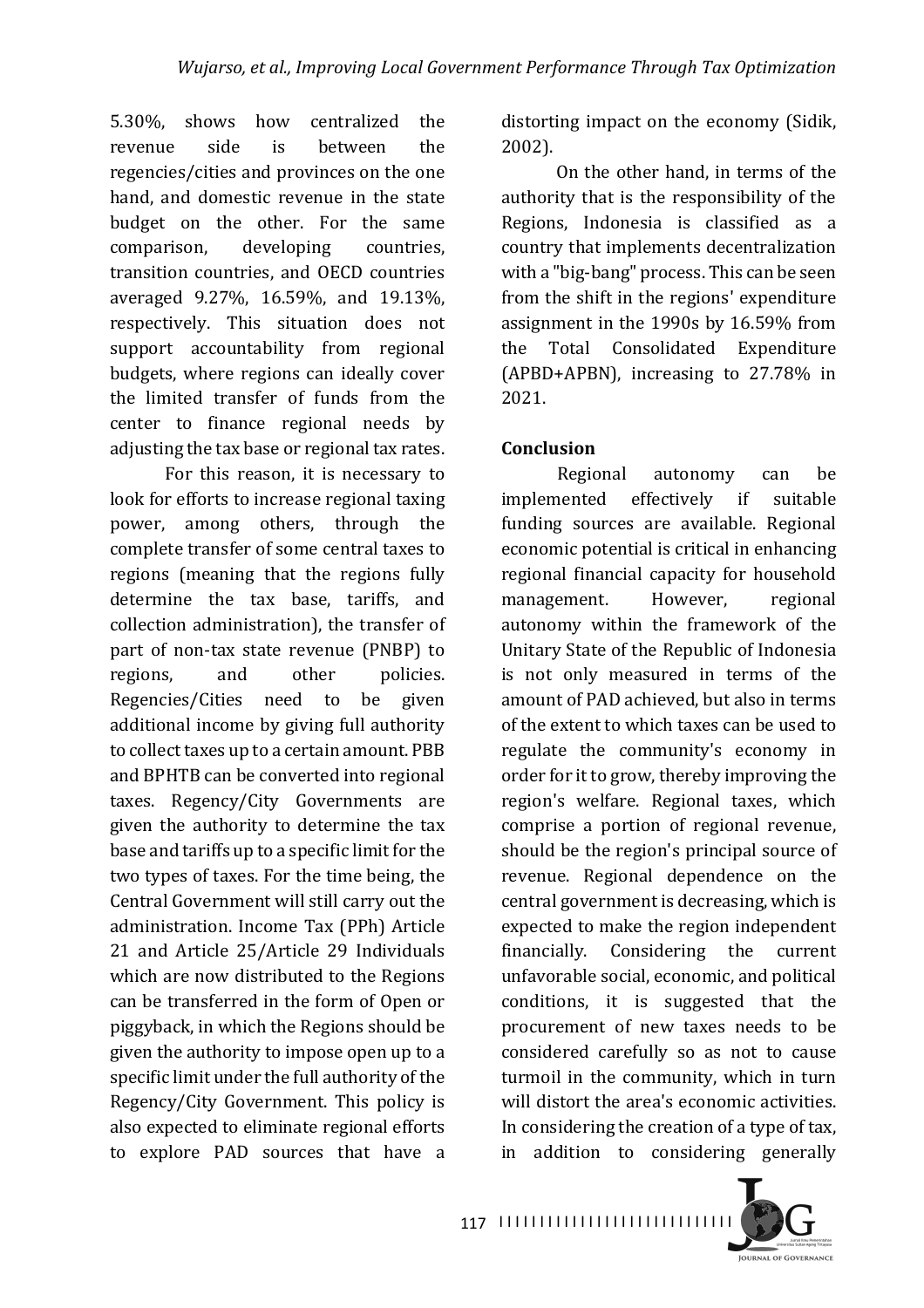applicable tax criteria, one also needs to consider the accuracy of a type of tax as a local tax because an excellent local tax will encourage the improvement of public services, which in turn will improve the economic performance of the area concerned.

### **Acknowledgement**

The authors would like express their heartfelt appreciation to colleagues at the Jayakarta School of Economics and the Jayakarta School of Information and Computer Management for their cooperation and encouragement in contributing to the achievement of this research.

#### **References**

- Adi, P. H. (2006). Hubungan antara pertumbuhan ekonomi daerah, belanja pembangunan dan pendapatan asli daerah. *Simposium Nasional Akuntansi IX*, 23-26.
- Aji, T. S. (2010). Model Alternatif untuk Membangun Sistem Informasi Perencanaan Pajak Daerah dan Retribusi Daerah. *Jurnal Ekonomi Pembangunan: Kajian Masalah Ekonomi dan Pembangunan*, *11*(2), 160-171.
- Asteria, B. (2015). Analisis pengaruh penerimaan pajak daerah dan retribusi daerah terhadap pendapatan asli daerah kabupaten/Kota Di jawa tengah. *Jurnal Riset Manajemen Sekolah Tinggi Ilmu Ekonomi Widya Wiwaha Program Magister Manajemen, 2(1), 51-61.*
- Brotodihardjo, R. S. (2013). *Pengantar ilmu hukum pajak*. Bandung: Refika Aditama.
- Ering, S., Hakim, D. B., & Juanda, B. (2016). Analisis Potensi Pajak Daerah untuk



Peningkatan Kapasitas Fiskal Kabupaten dan Kota di Sulawesi Utara. *Jurnal Ekonomi dan Pembangunan Indonesia*, *17*(1), 75- 87.

- Fretes, P. N. D. (2017). Pengaruh dana perimbangan, pendapatan asli daerah, dan pertumbuhan ekonomi terhadap indeks pembangunan manusia di Kabupaten Kepulauan Yapen. *Jurnal Akuntansi & Ekonomi FE. UN PGRI Kediri*, *2*(2), 1-33.
- Hertanto, I., & Sriyana, J. (2011). Sumber Pendapatan Asli Daerah Kabupaten dan Kota. *Jurnal Ekonomi & Studi Pembangunan*, *12*(1), 76-89.
- Horota, P., Riani, I. A. P., & Marbun, R. M. (2017). Peningkatan Pendapatan Asli Daerah dalam rangka Otonomi Daerah melalui potensi pajak dan retribusi daerah di Kabupaten Jayapura. *Jurnal Kajian Ekonomi Dan Keuangan Daerah*, *2*(1).
- Khatimah, H. (2017). Sukuk Dan Kontribusinya Dalam Pembiayaan Pembangunan. *Optimal: Jurnal Ekonomi dan Kewirausahaan*, *11*(1), 83-103.
- Lutfi, A. (2006). Penyempurnaan Administrasi Pajak Daerah dan retribusi Daerah: Suatu upaya dalam optimalisasi penerimaan PAD. *Jurnal Ilmu Administrasi dan Organisasi: Bisnis & Birokrasi*, *14*(1), 1-9.
- Mahi, R. (2005). Peran Pendapatan Asli Daerah di Era Otonomi. *Jurnal Ekonomi dan Pembangunan Indonesia*,  $6(1)$ , 39-49.
- Miles, H., & Huberman, A. M. (2016). Saldana. (2014). Qualitative Data Analysis. *A* Methods Sourcebooks, *Edition*, *3*.
- Moloeng, L. J. (2014). *Metode Penelitian Kualitatif*. Bandung: Remaja Rosdakarya.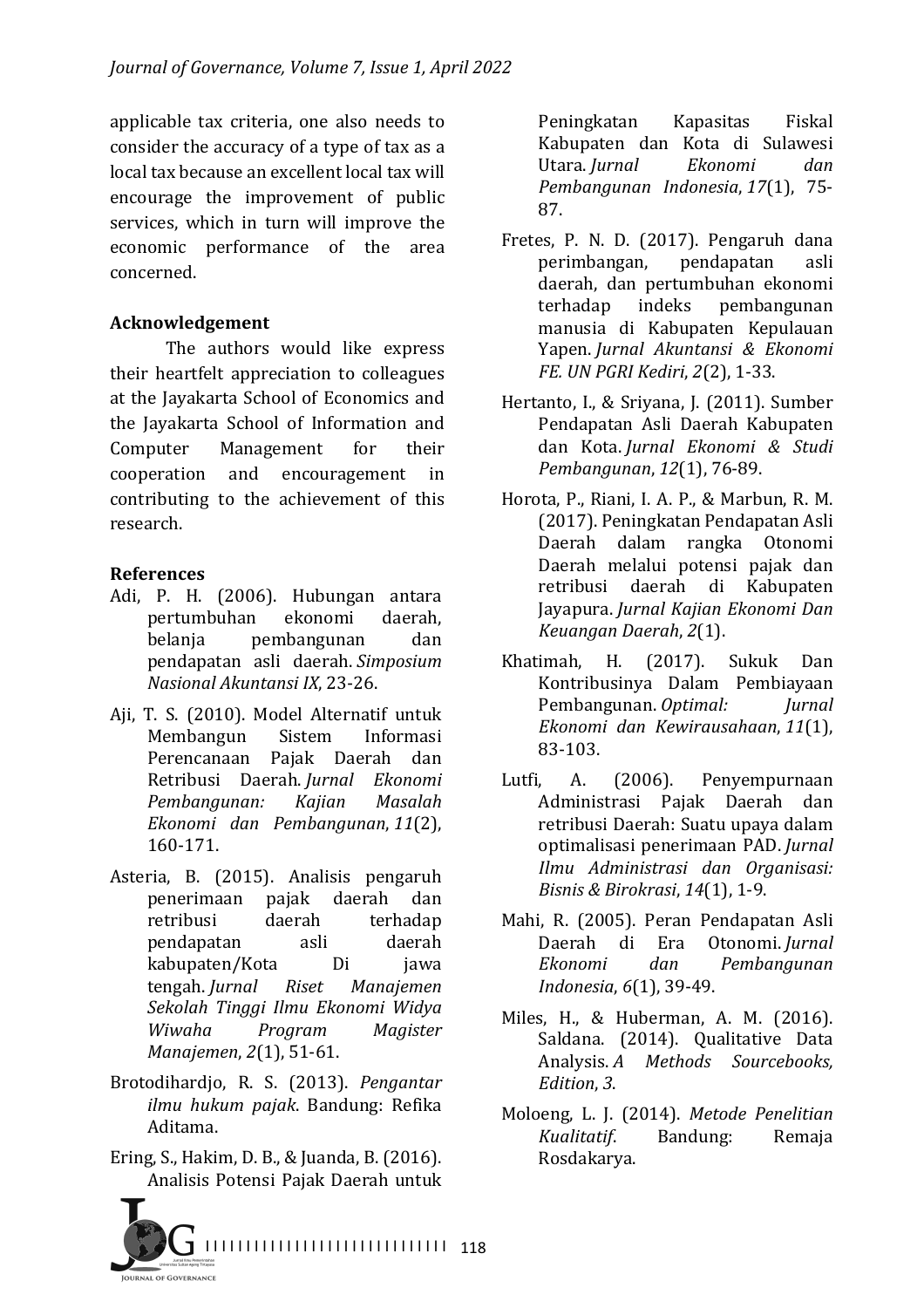- Mulyanto, D. (2002). Potensi Pajak dan retribusi Daerah di Kawasan Subosuka Wonosraten Propinsi Jawa Tengah. *Jurnal Akuntansi Sektor Publik*.
- Namlis. A. (2018). Dinamika Implementasi Penyelenggaraan Pemerintahan Daerah. *Jurnal Kajian Pemerintah: Journal Of Government, Social And Politics*, *4*(1).
- Novalita, B. S. (2007). Peranan pajak daerah dalam meningkatkan pendapatan asli daerah kabupaten Bogor. *Universitas Gunadarma*.
- Nurani, N. (2011). Efektivitas Sistem Hukum Perbankan Syariah dalam UU N0 21 Tahun 2008 dan Dampaknya pada Pembangunan Ekonomi. *Jurnal Ekonomi dan Keuangan Islam*, *1*(2), 207-216.
- Nurhayati, N. (2015). Analisis Potensi Pajak Daerah Dalam Meningkatkan Pendapatan Asli Daerah Kabupaten Rokan Hulu. *Cano Ekonomos*, *4*(2), 97-108.
- Nurhayati, S. (2008). Pendekatan QSPM Sebagai Dasar Perumusan Strategi Peningkatan Pendapatan Asli Daerah Kabupaten Batang, Jawa Tengah*. Jurnal Ekonomi Pembangunan: Kajian Masalah Ekonomi dan Pembangunan 9* (1), 72-82.
- OECD (2019): Taxing Powers of State and *Local Government.* OECD Publication Service, France.
- Prawoto, N. (2006). Analisis Elastisitas Dan Tingkat Kesulitan Realisasi Penerimaan Sumber Keuangan Daerah Dl Kabupaten Sleman. *Jurnal Ekonomi & Studi Pembangunan*, *7*(1), 15-34.
- Ristanti, Y. D., & Handoyo, E. (2017). Undang-undang otonomi daerah dan pembangunan ekonomi

daerah. *Jurnal RAK (Riset Akuntansi Keuangan)*, *2*(1), 115-122.

- Rochdianingrum, W. A., & Setyabudi, T. G. (2019). Keterkaitan Antara Jumlah Umkm Dan Tingkat Teknologi Terhadap Pertumbuhan Ekonomi Di Jawa Timur. *EKUITAS (Jurnal Ekonomi dan Keuangan)*, *3*(4), 543- 562.
- Saraswati, D. (2019). Pengaruh Pendapatan Asli Daerah, Ukuran Pemerintah Daerah, Leverage, Terhadap Kinerja Keuangan Pemerintah Daerah. *Jurnal Akuntansi Bisnis dan Publik*, *9*(2), 110-120.
- Sidik, M. (2002). Optimalisasi pajak daerah dan retribusi daerah dalam rangka meningkatkan kemampuan keuangan daerah. *Makalah disampaikan Acara Orasi Ilmiah. Bandung*, *10*.
- Simanjutak, T. H. (2009). Kepatuhan Pajak (Tax Compliance) Dan Bagi Hasil Pajak Dalam Perekonomian Di Jawa Timur. *Jurnal Ekonomi dan Studi Pembangunan (Journal of Economics and Development Studies)*, *1*(2).
- Soemitro, R. (1990). Asas dan dasar perpajakan. Bandung: Eresco.
- Somantri, G. R. (2005). Memahami metode kualitatif. *Makara Human Behavior Studies in Asia*,  $9(2)$ , 57-65.
- Sumarmi, S. (2010). Pengaruh Pendapatan Asli Daerah, Dana Alokasi Umum, dan Dana Alokasi Khusus Terhadap Alokasi Belanja Modal Daerah Kabupaten/Kota di Provinsi DI Yogyakarta. *Jurnal. Fakultas Ekonomi Universitas PGRI Yogyakarta*.
- Suyanto, S., & Pratama, Y. H. (2018). Kepatuhan wajib pajak orang pribadi: Studi aspek pengetahuan, kesadaran, kualitas layanan dan